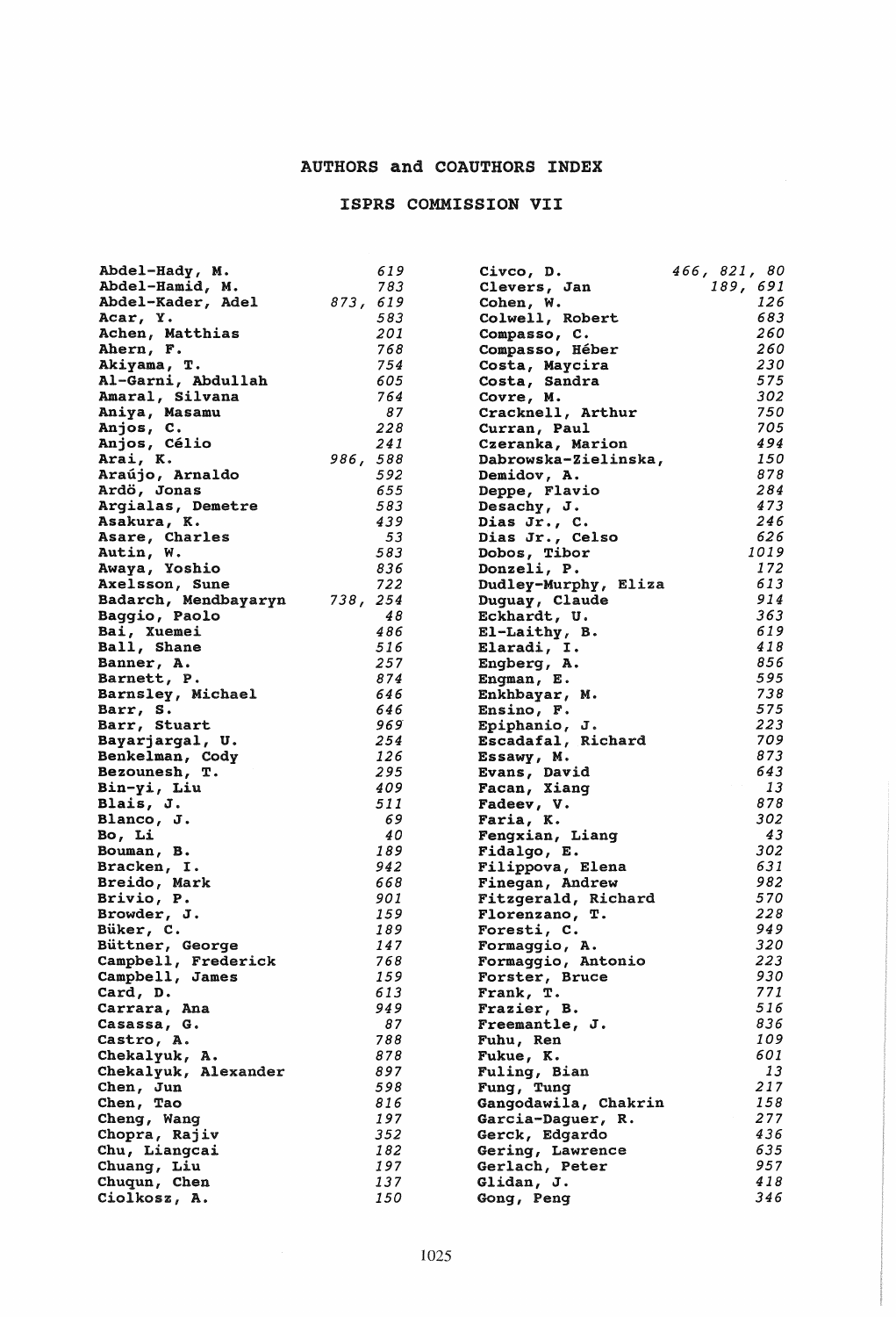| Gonzales, Mario                      | 799        | Krízek, Miloslav                      |               |          | 281               |
|--------------------------------------|------------|---------------------------------------|---------------|----------|-------------------|
| Goodenough, D.                       | 990        | Kulkarni, H.                          |               |          | 429               |
| Goodin, Douglas                      | 317        | Kurkdjian, Maria                      |               |          | 69, 228           |
| Gorbunov, M.                         | 878, 897   | Kurosaki, S.                          |               |          | <i><b>520</b></i> |
| Goto, Shintaro                       | 439        | Kushigbor, C.                         |               |          | 990               |
| Greene, R.                           | 583        | Kux, H.                               |               |          | 235               |
| Gruszczynska, M.                     | 150        | Lahti, Kari                           |               |          | 452               |
| Gu, Xing-Fa                          | 716, 699   | Lange Jr., Francisco                  |               | 626, 246 |                   |
| Guangyu, Wang                        | 43         | <b>Lasaridou, M.</b>                  |               |          | 16                |
| Gui, Zhang                           | 18         | <b>Lees, B.</b>                       |               |          | 570               |
| Gullini, G.                          | 48         | Leeuwen, H.                           |               | 189, 691 |                   |
| Guyot, Gérard                        | 699        | Lewinski, ST.                         |               |          | 150<br>26         |
| Hahn, Claudette                      | 302<br>35  | Lewis, Philip                         |               | 405, 101 |                   |
| Haiyan, G.<br>Häme, T.               | 452        | Li, Jilong<br>Li, Tiangjie            |               |          | 334               |
| Hangqi, Guan                         | 121        |                                       |               |          | 182               |
| Harn, Jue-Wu                         | 504        | Li, Yingcheng<br>Li, Yunqing          |               |          | 329               |
| Heard, M.                            | 977        | Lima, Alesandre                       |               |          | 620               |
| Heinzmann, Uta                       | 908        | Liu, Ching-Nan                        |               |          | 504               |
| Higgins, C.                          | 977        | Lo, Chor                              |               |          | 935               |
| Hoffer, R.                           | 661        | Löher, F.                             |               |          | 1002              |
| Honda, Y.                            | 439        | Lunetta, R.                           |               |          | 771               |
| Honda, Yoshiaki                      | 166        | $Luz$ , $V.$                          |               |          | 792               |
| Hong, Sunpyo                         | 601        | Machimura, Takashi                    |               |          | 142               |
| Hongxue, Liu                         | 426        | Mack, C.                              |               |          | 848               |
| Hope, A.                             | 126        | Majd, A.                              |               |          | 265               |
| Hosomura, Tsukasa                    | 209        | Makhanya, Edward                      |               |          | 675               |
| Hu, Meng                             | 43         | Mansor, S.                            |               |          | 750               |
| Huang, Guangsi                       | 499        | Martins, M.                           |               |          | 792, 95           |
| Huete, A.                            | 709        | <b>Massart, Michel</b>                |               |          | 175               |
| Huimin, Liu                          | 307        | Mather, P.                            |               |          | 977               |
| Huiping, Lu                          | 62         | Matheus, D.                           |               |          | 302               |
| Hurtak, James                        | 436        | Matsumoto, M.                         |               |          | 986               |
| Hussin, Yousif                       | 661        | Matsumoto, Masao                      |               |          | 588               |
| Hwang, Pai-Sheng                     | 504        | Mattos, J.                            |               |          | 325<br>72         |
| Igbokwe, Joel                        | 730<br>799 | Meer, Freek                           |               |          | 996               |
| Iglesias, S.<br>Ioltukhovski, Andrey | 919        | Mehlbreuer, Alfred<br>Mehta, Harendra |               |          | 542               |
| Jassamm, Khalil                      | 446        | Melvin, T.                            |               |          | 643               |
| Jemma, Fabrizio                      | 803        | Mihály, S.                            |               |          | 257               |
| Ji, Chang                            | 457        | Miller, J.                            |               |          | 836               |
| Jiang, Yu                            | 859        | Mizutani, Nobuyuki                    |               |          | 520               |
| $Join, C.-Y.$                        | 217        | Molina, I.                            |               |          | 996               |
| Jin, M.                              | 405        | Morse, Anthony                        |               |          | 422               |
| Jixian, Zhang                        | 13         | Moussa, Osama                         |               | 415, 106 |                   |
| Johnsson, Katarina                   | 990        | Muller, J.-P.                         |               |          | 26                |
| Joko, K.                             | 357        | Murai, S.                             | 754, 166, 439 |          |                   |
| Juras, Anastacio                     | 461        | N'Kanza, Sylvain                      |               |          | 292               |
| Jurgens, Carsten                     | 865        | Nabuco, Fundacao                      |               |          | 620               |
| Jusoff, Kamaruzaman                  | 271        | Naibin, Wang                          |               |          | 315               |
| Kady, Mona                           | 848        | Nakamura, O.                          |               |          | <i><b>520</b></i> |
| Kagiwada, Harriet                    | 340        | Nakayama, Yasunori                    |               |          | 177               |
| Kaifel, Anton                        | 1002       | Naruse, R.                            |               |          | 87<br>525         |
| Kale, Vivek                          | 429<br>620 | Nekos, Vladimir                       |               |          | <i><b>520</b></i> |
| Kater, Katia.                        | 620        | Numata, Y.                            |               |          | 228               |
| Kater, Maria<br>Katila, Matti        | 671        | Ohara, T.<br>Ohara, Tomoyuki          |               |          | 325               |
| Kattenborn, Gilbert                  | 891        | Ohnuma, K.                            |               |          | 329               |
| Kawata, Y.                           | 340        | Oliveira, Sonia                       |               |          | 320               |
| Kenny, F.                            | 874        | Omakupt, Manu                         |               |          | 744               |
| Kexu, Ding                           | 307        | Onsi, H.                              |               |          | 619               |
| Khalhogle, M                         | 265        | Orbay, Peter                          |               |          | 779               |
| Khazenie, Nahid                      | 1009       | Oshima, J.                            |               |          | 926               |
| Konzak, C.                           | 516        | Oshima, T.                            |               |          | 926               |
| Krasznai, M.                         | 257        | Osterlund, Henrik                     |               |          | 856               |
| Krishnan, R.                         | 533        | Oyun, R.                              |               |          | 738               |